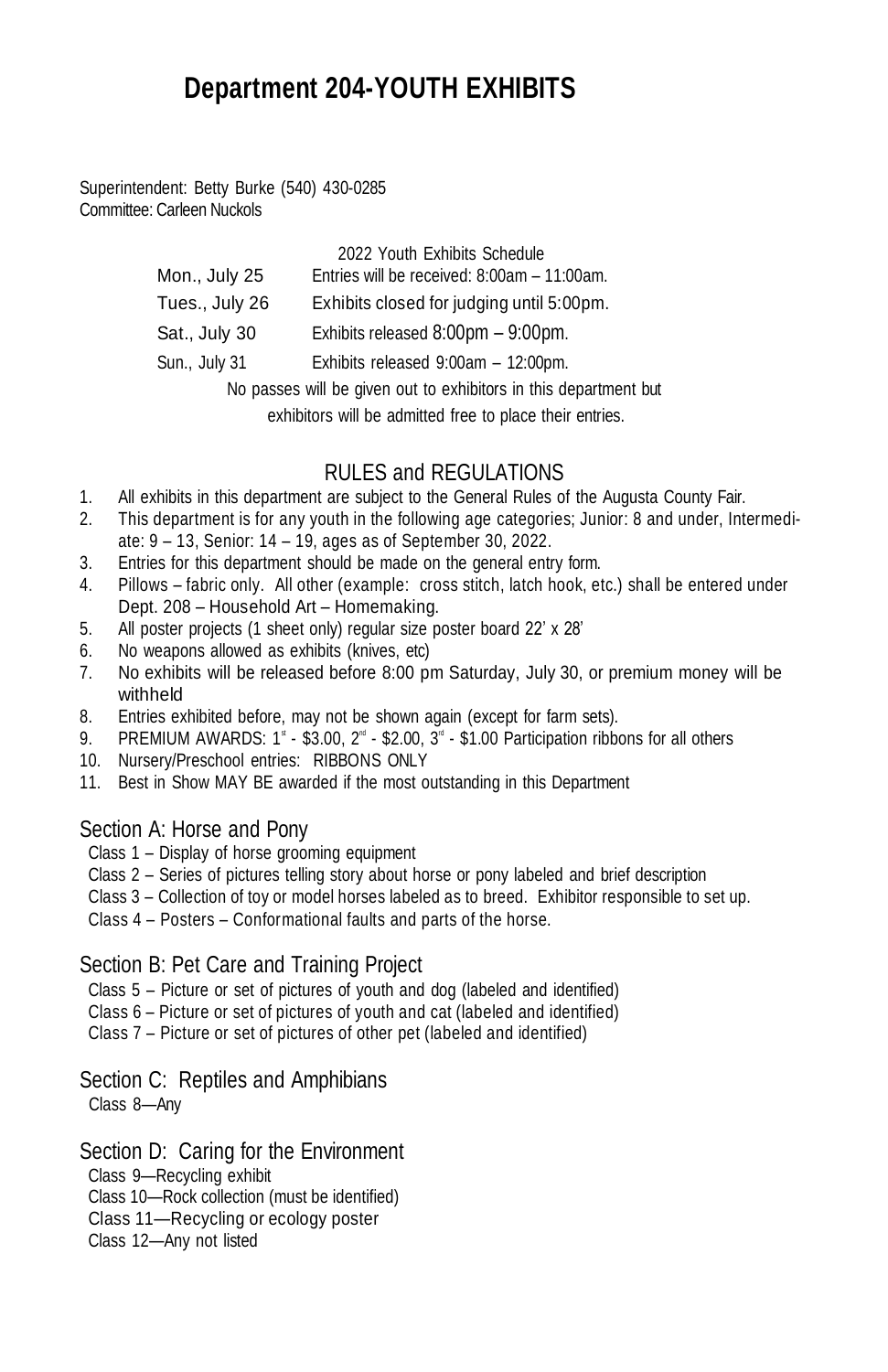Section E: Entomology (All insects must be collected and mounted by the exhibitor this year)

- Class 13—Display of single insect
- Class 14—exhibit of 3 or more butterflies or moths
- Class 15—Insect collection display (identified as to name, where found and date collected) (1 single display)
- Class 16—Poster Display of life cycle of an insect

#### Section F—Forestry

Class 17—Collection of 10 leaves, identified, dried or pressed,

- Class 18—Collection of 10 leaf prints, identified
- Class 19—Any not listed

## Section G—Wildlife

- Class 20—Bird Feeder
- Class 21—Bird House—small under 16"
- Class 22—Bird House—large over 16"
- Class 23—Mold of animal track
- Class 24—Wildlife scrapbook
- Class 25—Any other not listed

#### Section H – Hunting & Fishing

- Class 26—Tackle box equipped by exhibitor
- Class 27—Poster related to hunting or fishing
- Class 28—Other hunting or fishing item by exhibitor
- Class 29—Display of fish species, identification
- Class 30—Any other item not listed.

### Section I—Outdoor Meals

- Class 31—Picnic baskets—with theme equipped by exhibitor
- Class 32—Picnic item made by exhibitor
- Class 33—Any other not listed

#### Section J—Health and Safety

Class 34—First Aid kit assembled by exhibitor for the home Class 35—Any other not listed

#### Section K—Automotive Care

Class 36—Car Wash Kit

- Class 37—Emergency repair kit
- Class 38—First Aid kit assembled by exhibitor for car
- Class 39—Any other not listed

## Section L—Woodworking

- Class 40—Bookends
- Class 41—Clock
- Class 42—Nail and tool box
- Class 43—other wood item by exhibitor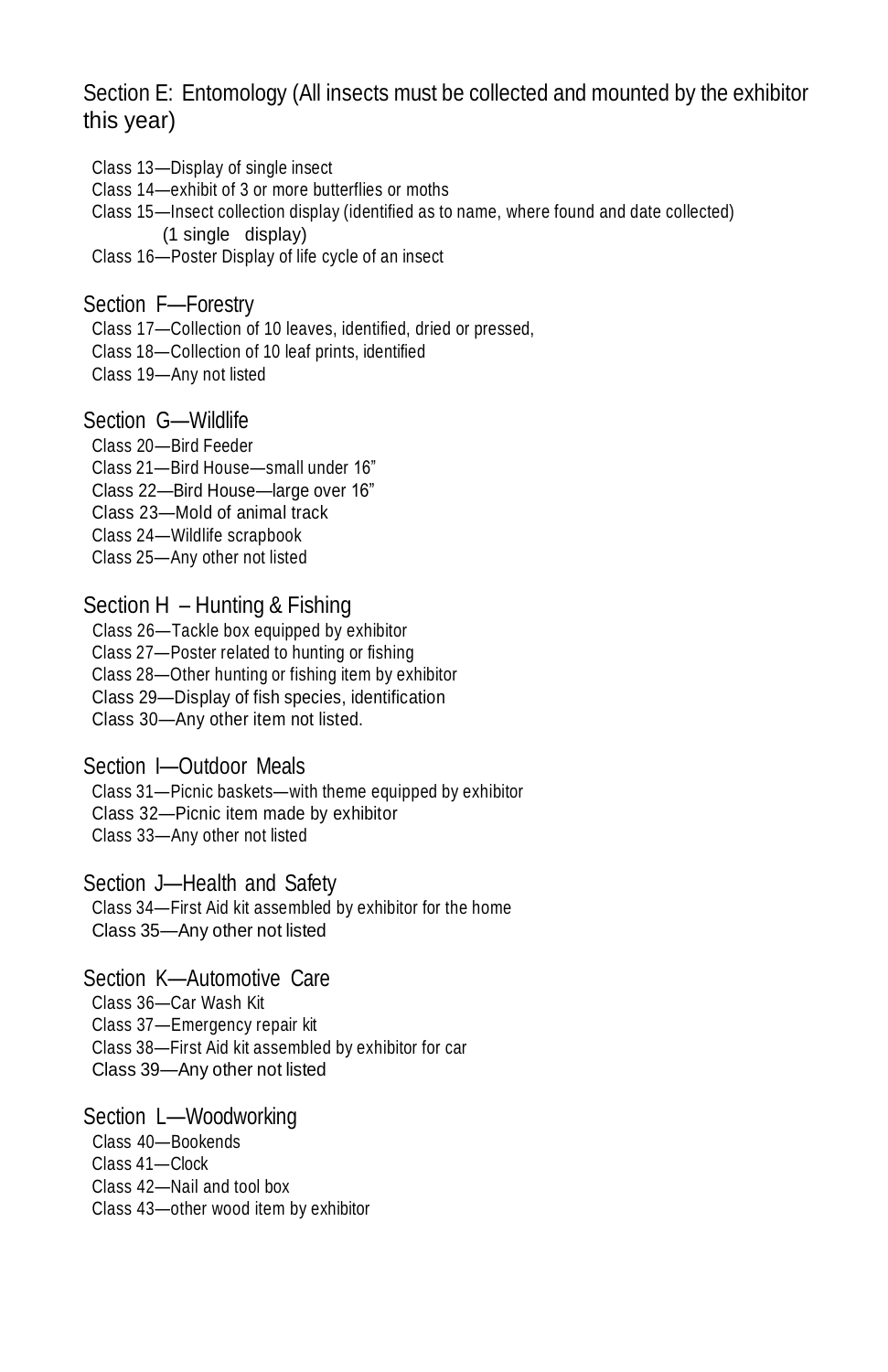Section M: Livestock: Poster display of breeds Class 44—Beef Class 45—Sheep Class 46—Swine Class 47—Dairy Class 48—Goat Class 49—Rabbits Class 50—Poultry Class 51—Any other

Section N: Miscellaneous Class 52—Collection (coins, arrowheads, etc…, 20 items must be mounted and stationary)

Class 53—any other poster/display

Section O: Aquatic and Marine Science (made by individual) Class 54—Any

Section P: Veterinary Science Class 55—First aid kit for horses assembled by exhibitor

Class 56—First aid kit for dog or cat assembled by exhibitor

Class 57—Veterinary Science, any other

## Section Q: Model Crafts

Class 58—Model cars (plastic)

Class 59—Model cars (wooden)

Class 60—Model cars (other)

- Class 61—Model planes
- Class 62—Model ships
- Class 63—Model rockets

Class 64—Structures (bridges)

Class 65—Structures (lighthouses)

Class 66—Structures (other)

Class 67—Dwellings (home)

Class 68—Dwellings (Indian log homes)

Class 69—Dwellings (other )

Class 70—Lego Model, Castle structures, one entry per exhibitor

Class 71—Lego Model, Space, one entry per exhibitor

Class 72—Lego Model "working" model, one entry per exhibitor

- Class 73—Lego Model (not from a KIT) one entry per exhibitor
- Class 74—Other Model crafts

## Section R: Home Environment (made by exhibitor)

Class 75—Pillow (fabric only—all other may be entered under homemaking)

Class 76—Stuffed Animals or Toy

Class 77—Display of 4-H ribbons or project books and awards

Class 78—Club achievement collection or display by an individual (Boy/Girl scouts, FFA, etc)

Class 79—Any other

# Section S: Youth Club Display (Expo Hall)

All 4-H, FFA, Boy Scouts, Girl Scouts and other community service youth organizations encouraged to participate in the Youth Club Display contest. The purpose is to educate and promote your club to the general public with a display that will be  $4'$   $\times$   $4'$   $\times$   $8'$ . Tables will be provided and displays do not have to be manned, but please maintain during the week of the fair.